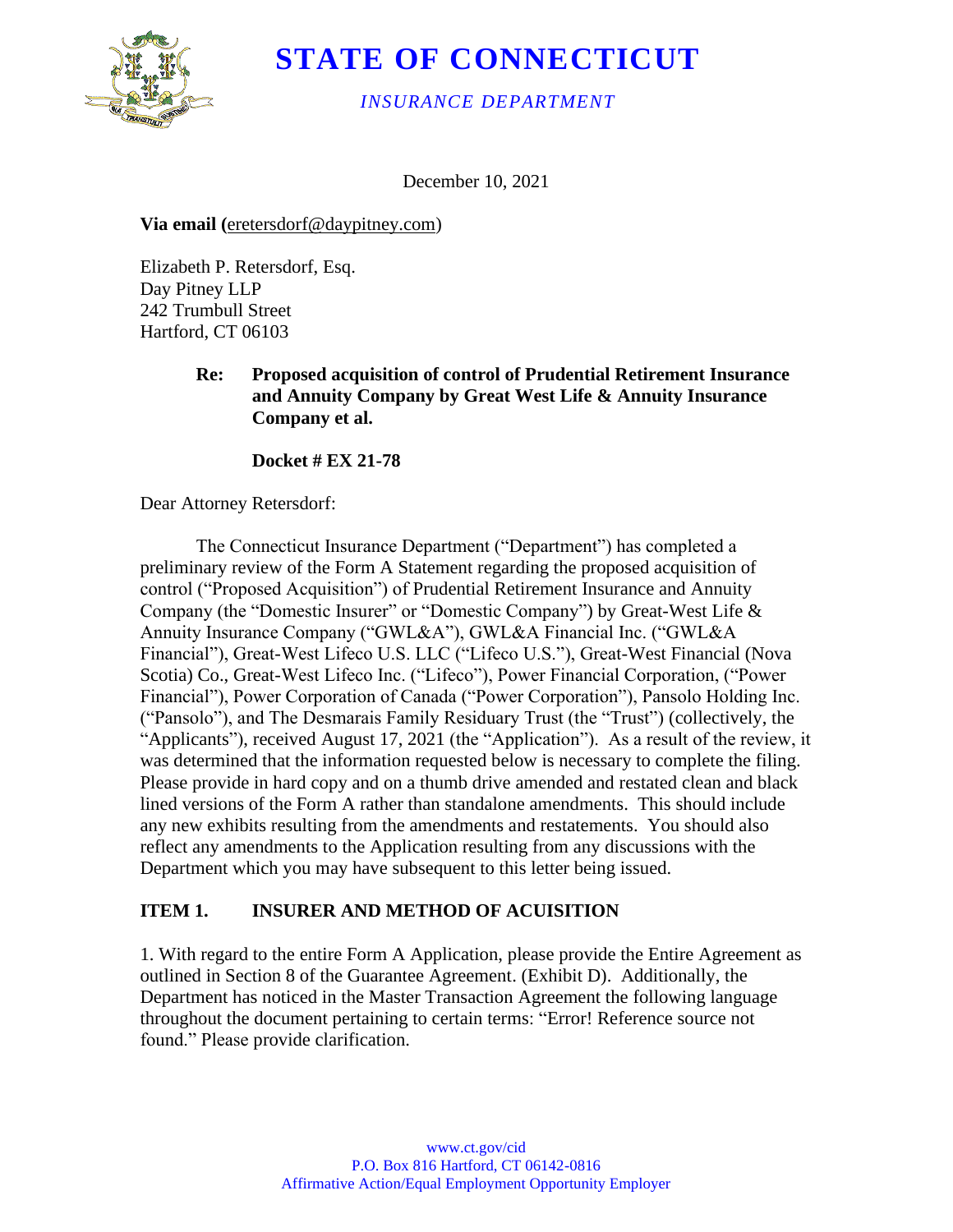#### **ITEM 2. IDENTITY AND BACKGROUND OF THE APPLICANT**

2. On Page 6 of the Form A it is stated that CDS Clearing and Depositary Services Inc. ("CDS & Co.") has more than 10% ownership of Great-West Lifeco Inc. Please provide details as to why an exemption from change in control has not been filed with the Department. Furthermore, provide details as to why CDS  $\&$  Co. is not considered an applicant.

3. The Form A states on pages 7-8 that Pansolo beneficially holds approximately 99.73% of outstanding Participating Preferred Shares and approximately 7.78% of the outstanding Subordinate Voting Shares of Power Corporation of Canada. This equals approximately 50.89% of the voting interest and 15.24% of the total equity interests in Power Corporation of Canada. The Applicant further states that Pansolo has pledged 100% of the Participating Preferred Shares and approximately 36% of the Subordinate Voting Shares of Power Corporation to certain Canadian bank lenders as security for its obligations thereunder. Please provide the Agreements with the lenders so that the Department can evaluate these agreements and determine if they meet our control standards.

#### **ITEM 3. IDENTITY AND BACKGROUND OF INDIVIDUALS ASSOCIATED WITH THE APPLICANT**

4. The Form A states that the Applicants are continuing to evaluate the specific composition of the directors and executive officers. Please provide an update along with charts in the following format for officers and directors for the Domestic Insurer on a post-acquisition basis.

Directors Name Title

**Officers** 

| Name | Title |
|------|-------|
|      |       |
|      |       |
|      |       |
|      |       |
|      |       |
|      |       |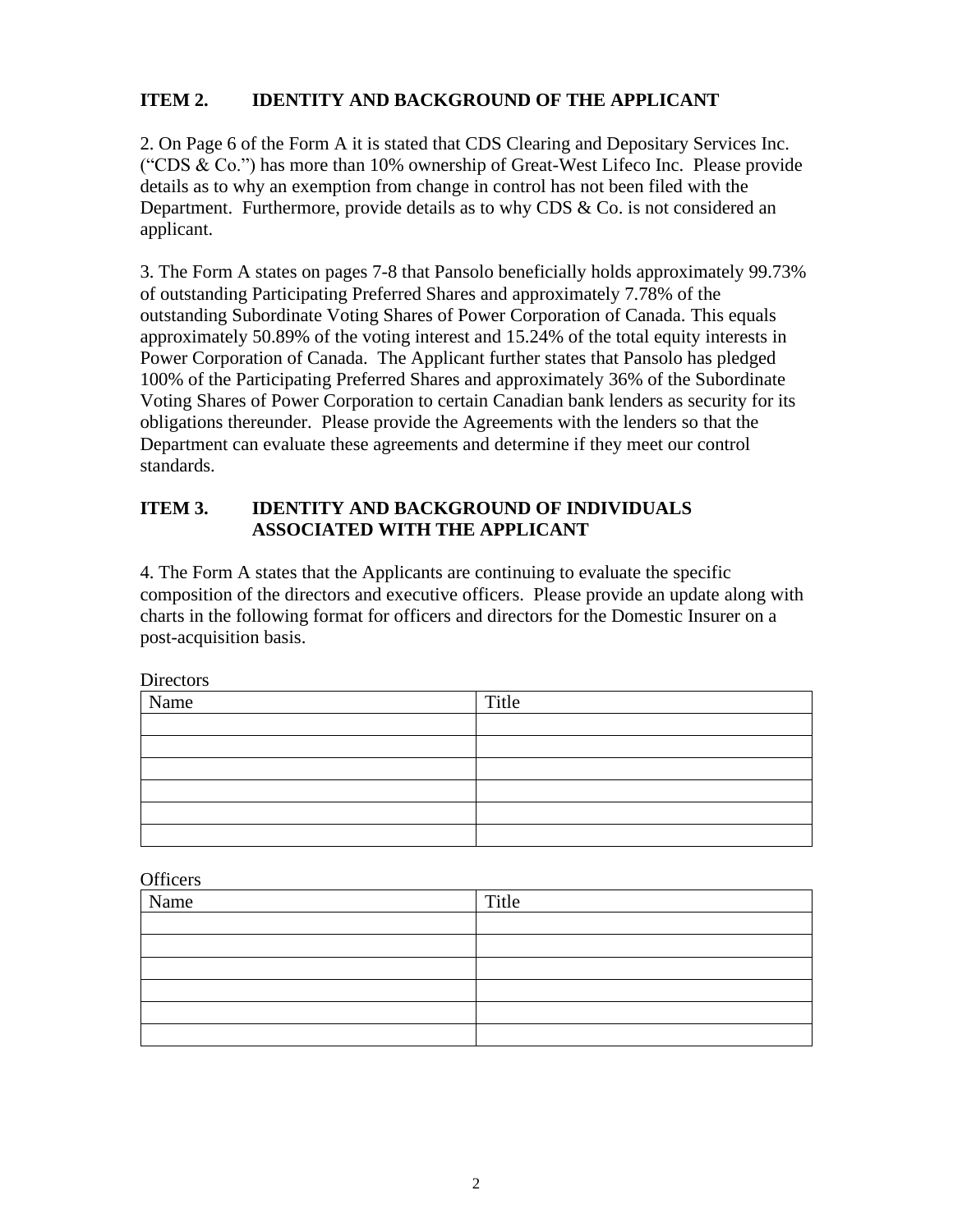5. As the Department has not yet received Third Party Verification Reports a review of the biographical affidavits has not yet occurred. Upon review further questions may be submitted.

6. While we have not requested them, the Department reserves the right to receive credit histories for all individuals associated with the Applicants.

## **ITEM 4. NATURE, SOURCE AND AMOUNT OF CONSIDERATION**

7. According to the Form A, the total purchase price is approximately \$3.55 billion. Please provide an update on the issuance of approximately \$1.2 billion of limited recourse capital notes and approximately \$1 billion of short-term debt.

8. It is stated in the Form A that the Applicants anticipate that interest and principal payments on the Acquisition Financing may be funded in part using income generated by the acquired business and the Domestic Insurer. Be reminded that ALL dividends contemplated by the Applicant must be pre-approved by the Commissioner prior to payment for the next two years post-closing. Subsequent to the two-year period extraordinary dividends require pre-approval.

# **ITEM 5. FUTURE PLANS OF INSURER**

9. With regard to Exhibit E, Plan of Operations and Financial Projections, please elaborate on the following:

- a. Please provide a high-level overview of any non FSS Business remaining in the Domestic Insurer. Also provide an estimate, by type of business, currently being contemplated for movement into Empower Retirement, LLC.
- b. It is stated that there are no immediate plans to change the location of the Domestic Insurer's statutory home office. In addition, you state that there are approximately 379 employees, residing in Connecticut. As part of our approval process we will require a commitment letter stating that the level of Connecticut employees of the Domestic Company will remain the same or above the current level four years post-closing.
- c. In the event that this transaction is approved, the Department will request quarterly meetings with the Domestic Insurer Management along with board representation as we continue to assess the transition process.
- d. The Applicant lists several Affiliated Agreements that would have to be preapproved by the Department. Please elaborate on your shared Service and Cost Allocation Sharing Agreement. Specifically, please confirm that it is a cost allocation methodology being contemplated and no profit margin embedded.
- e. Please describe any changes anticipated in investment strategy. Specifically, you state that GWL&A anticipates making allocations to below investment grade assets and equity/alternatives/LP's in line with applicable investment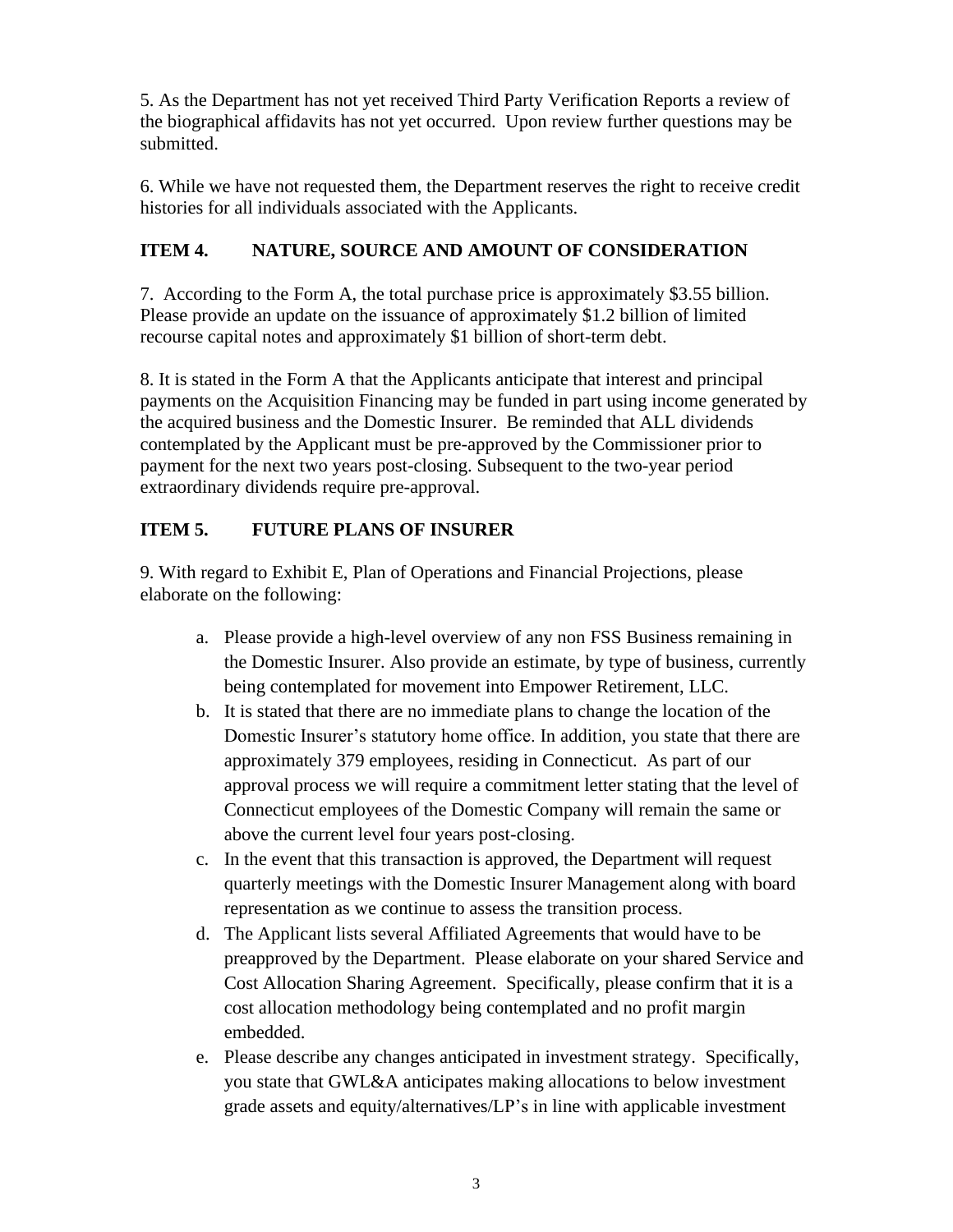policies. It appears the Applicant has a more aggressive investment policy than the Domestic Insurer.

- f. Please provide more detail on due diligence performed when assessing the cultural fit between the Domestic Insurer and the Applicants.
- g. The Domestic Insurer's Pro Forma Statutory Income Statement projects a material increase in Net Premiums in the year 2024. Please describe the rationale of the increase by line of business. Additionally, material changes in Surrender Benefits and Other Fund Withdrawals were noted along with Net Transfer (to) or from Separate Accounts Net of Reinsurance. Please provide details.

10. Please provide an update of how AM Best is receiving this Proposed Acquisition. Provide implications of any downgrades and triggers which may affect any contracts post-closing.

11. In the unlikely event our Domestic Insurer has a solvency issue (either liquidity or capital) provide the likely originating entity capital needs can be drawn from.

# **ITEM 6. VOTING SECURITIES TO BE ACQUIRED**

The Department has no questions but please update the information as appropriate.

## **ITEM 7. OWNERSHIP OF VOTING SECURITIES**

The Department has no questions but please update the information as appropriate.

## **ITEM 8. CONTRACTS, ARRANGEMENTS, OR UNDERSTANDINGS WITH RESPECT TO VOTING SECURITIES OF THE INSURER**

The Department has no questions but please update the information as appropriate.

## **ITEM 9. RECENT PURCHASES OF VOTING SECURITIES**

The Department has no questions but please update the information as appropriate.

## **ITEM 10. RECENT RECOMMENDATIONS TO PURCHASE**

The Department has no questions but please update the information as appropriate.

## **ITEM 11. AGREEMENTS WITH BROKER-DEALERS**

The Department has no questions but please update the information as appropriate.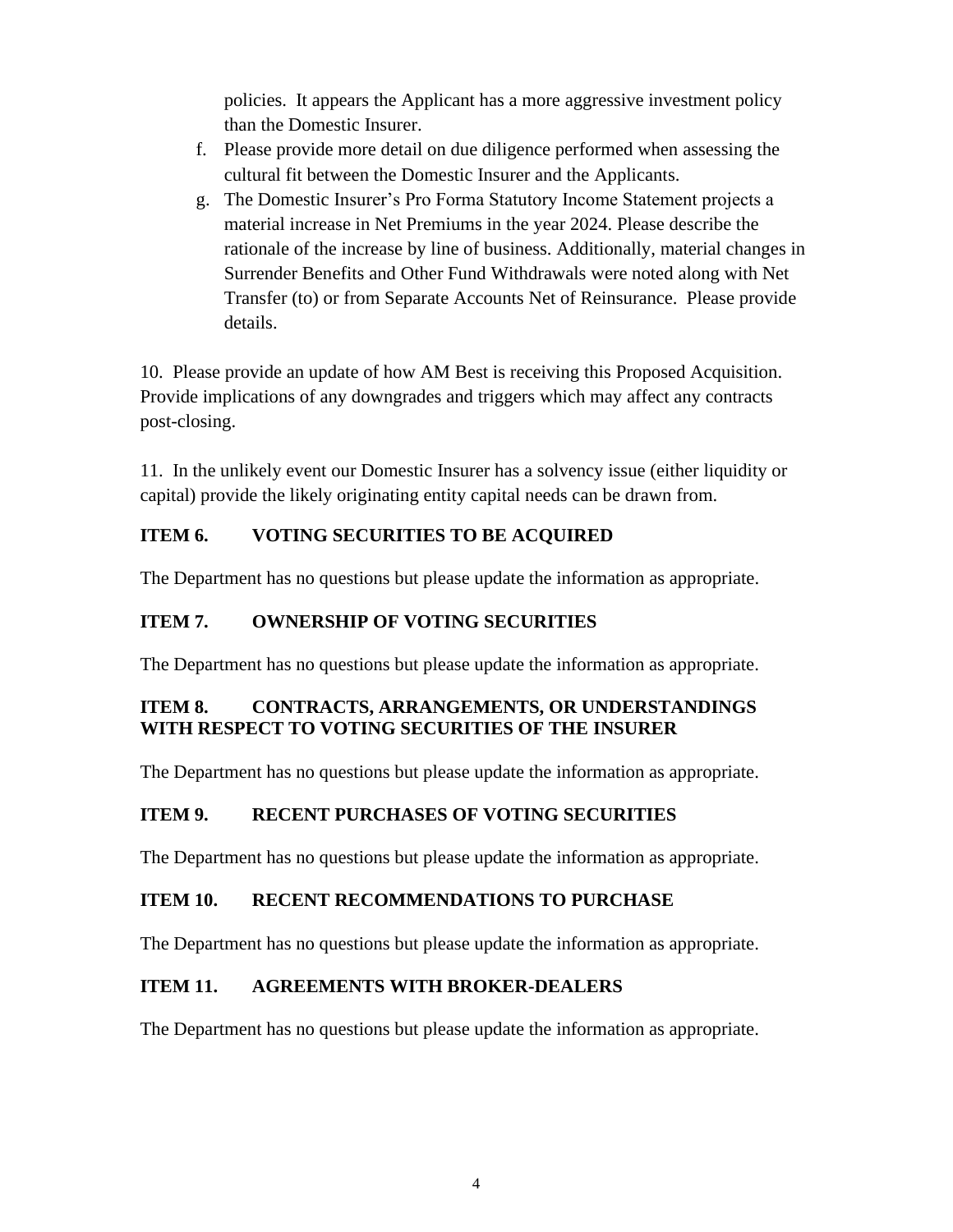#### **ITEM 12. FINANCIAL STATEMENTS AND EXHIBITS**

12. It is noted that the Applicants have requested the following entities file unaudited financial statements: GWL&A Financial Inc., Great-West Lifeco U.S. LLC, Great -West Financial (Nova Scotia) Co., Pansolo Holding Inc. and the Desmarais Family Residuary Trust. As the Department contemplates our decision please verify the following:

- a. The financial results of all of the above-mentioned entities (excluding the Trust) are taken into consideration by the Applicants' outside audit firm when consolidating.
- b. Regarding GWL&A Financial Inc., please provide details as to the change in reporting requirements effective 2018.
- c. It appears that Great-West Lifeco U.S. LLC acts as an active insurance carrier. Please provide justification as to why an audited statement is not required.

13. If the Department deems that all of the unaudited statements as acceptable, be reminded that in order to complete the filing, attestations from the appropriate officer will be required.

#### **ITEM 13. AGREEMENTS REQUIREMENTS FOR ENTERPRISE RISK MANAGEMENT**

The Department has no questions but please update the information as appropriate.

## **ITEM 14. OTHER INFORMATION**

14. Please provide copies of all other regulatory filings made by the Applicants in connection with the Proposed Acquisition. With regard to other state and international insurance regulators' the equivalent of our Form A, without exhibits, is appropriate and will comply with this requirement.

15. Please provide a copy of the Applicants' Hart-Scott Rodino filing, without exhibits. Please provide an update as to the filing status.

16. Please identify, if applicable, any potential material litigation of which the Applicants are aware, which are not currently reflected in the Form A, which could affect the Domestic Insurer.

17. Please continue to keep the Application current by supplementing the filing with current applicable financials and any other material changes in the Application.

## **ITEM 15. SIGNATURE AND CERTIFCATION**

The Department has no questions but please be aware of the requirement that all persons who signed the Form A Application are required to be present at the hearing.